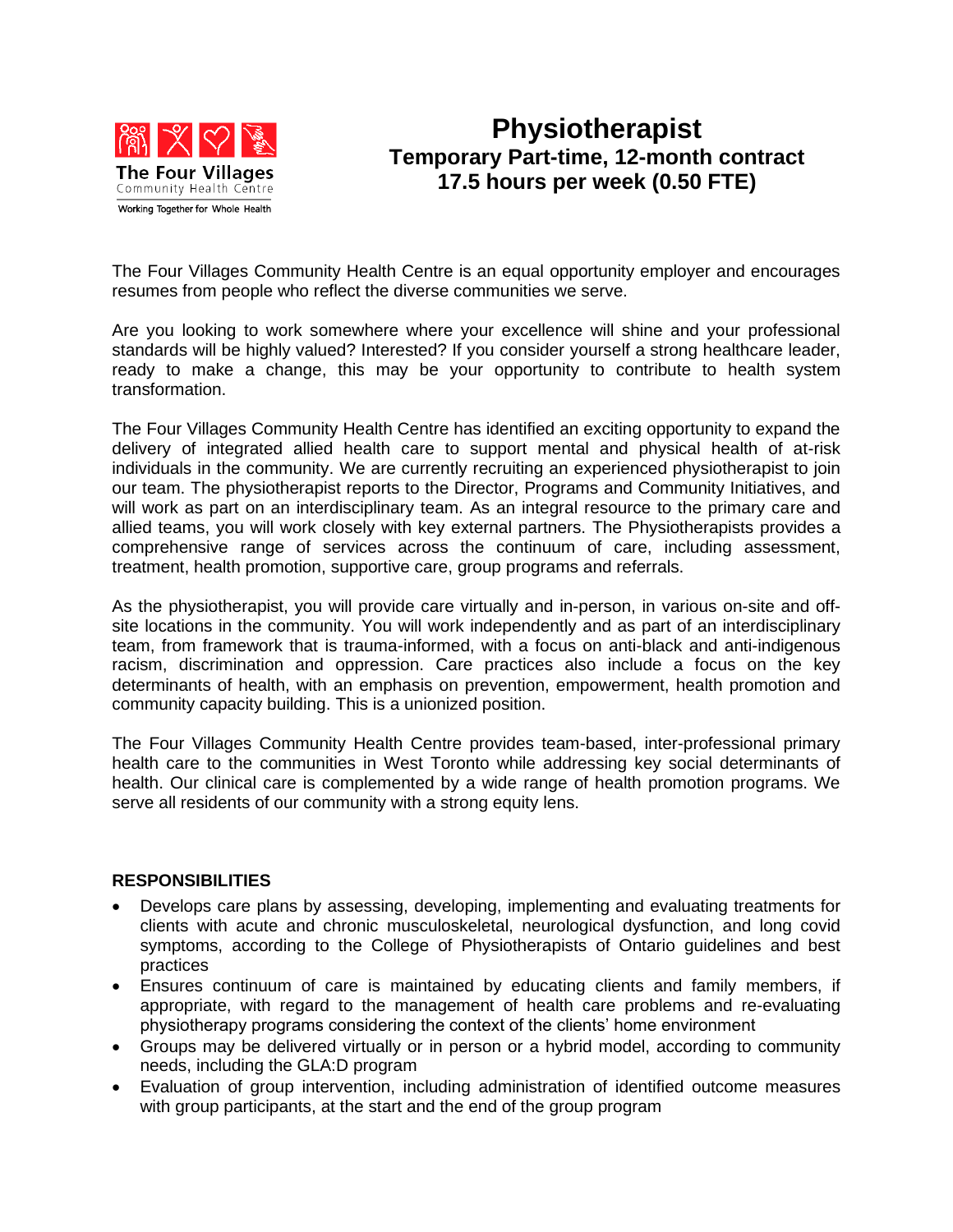- Provides consultation and capacity building to other centre staff and community agencies working with clients who may need physiotherapy care
- Develops, implement, monitor and evaluate, education and health promotion programs for individuals, families and the community, in order to foster self-help, mutual aid, and capacity building in the area of prevention or management of long covid, musculoskeletal and neurological problems according to community needs
- Participates in the Physiotherapy Network of TCLHIN CHCs, including monthly meetings, resource development and quality improvement initiatives
- Participates in chart reviews and case conferences, and makes appropriate internal and external referrals
- Perform home, shelter and hospital visits, as required
- Support the Centre's student and volunteer placement programs, and supervises students and volunteers as required
- Incorporates and strengthens collaborative and interdisciplinary work
- Contributes to programs and services cycle of planning and evaluation, and participates in organization-wide planning, committees and staff meetings as appropriate
- Support and participate in case management and care coordination functions in collaboration with the interdisciplinary team
- Maintains and develops professional competence through appropriate continuing education methods
- Contributes to activities to collect, analyze and report on data and relevant information, and participates in research when appropriate
- Safeguards client records, assures confidentiality of client information, and seeks to minimize risk
- Identifies areas where the development of protocols and procedures is needed to improve client services or to promote more effective staff functioning
- Contributes to efforts to secure and maximize resources for current and new programs, services and activities
- Complies with all relevant organizational policies, procedures, and protocols
- Respects and values the diversity of communities and individuals
- Works during both regular and extended hours of operation in various on-site and off-site locations

## **QUALIFICATIONS**

- Master of Science in Physiotherapy from a recognized university, or an equivalent combination of relevant education and experience
- Registered and in good standing with the College of Physiotherapists of Ontario
- Eligibility for membership with the Canadian Physiotherapy Association
- GLAD certification an asset, or willing to be trained
- Thorough knowledge of and proficiency in current physiotherapy techniques
- Three to five years experience in a variety of health care setting with experience in the community an asset
- Broad range of clinical experience (including chronic disease management) with different populations using a variety of modalities
- Experience with long covid considered an asset
- Experience in pulmonary rehabilitation or cardiac rehabilitation considered an asset
- Experience with falls prevention programs considered an asset
- Experience with virtual service delivery considered an asset